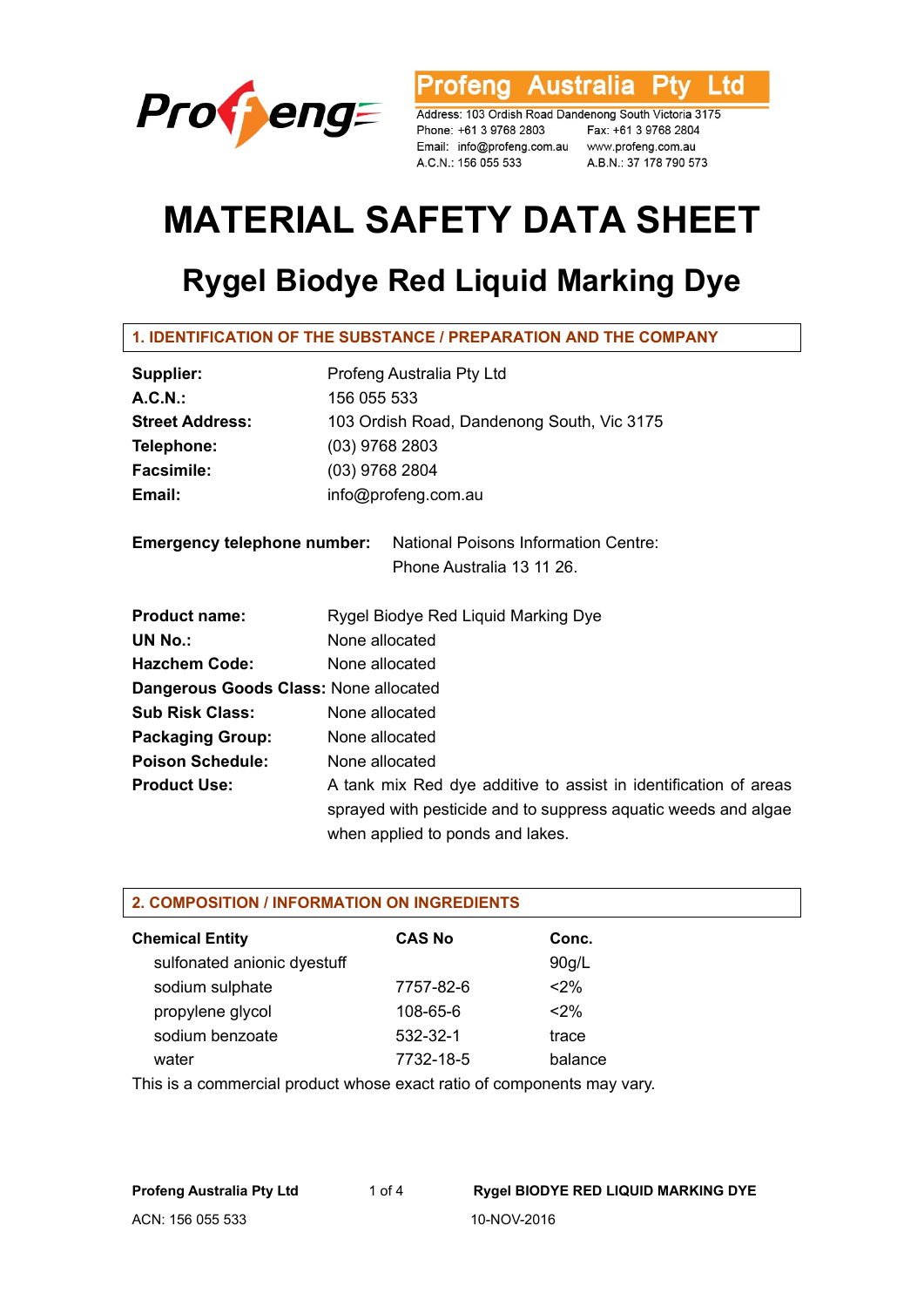

Australia ∟td

Address: 103 Ordish Road Dandenong South Victoria 3175 Phone: +61 3 9768 2803 Email: info@profeng.com.au www.profeng.com.au A.C.N.: 156 055 533

Fax: +61 3 9768 2804 A.B.N.: 37 178 790 573

# **3. HAZARDS IDENTIFICATION**

Based on available information, not classified as hazardous according to health criteria of NOHSC Australia.

Not classified as Dangerous Goods by the criteria of the Australian Dangerous Goods Code (ADG Code) for transport by Road and Rail.

#### **4. FIRST AID MEASURES**

| <b>Skin</b>                    | Wash contaminated skin with plenty of water. Remove contaminated clothing<br>and wash before re-use.                                                                     |
|--------------------------------|--------------------------------------------------------------------------------------------------------------------------------------------------------------------------|
| <b>Eyes</b>                    | Immediately irrigate with copious quantities of water for at least 15 minutes.<br>In all cases of eye contamination it is advisable to seek immediate medical<br>advice. |
| <b>Inhalation</b><br>Ingestion | Remove victim from exposure.<br>Wash out mouth with water immediately and drink plenty of water. Seek<br>medical assistance.                                             |

Advice To Doctor Treat symptomatically.

#### **5. FIRE-FIGHTING MEASURES**

## **Suitable extinguishing media**

Use water fog, dry chemical, foam, carbon dioxide, BFC.

## **Hazards from combustion products**

Not flammable. In large fires the dehydrated product may burn and produce oxides of sulphur, oxides of nitrogen, smoke and fumes.

# **Precautions for Firefighters and Special Protective Equipment**

Firefighters to wear self-contained breathing apparatus if risk of exposure to vapour or products of combustion.

## **6. ACCIDENTAL RELEASE MEASURES**

# **Emergency Procedure**

Wash area down thoroughly with water or cover with absorbent (soil, sand, vermiculite). Collect and seal in properly labelled drums for disposal. Wash area down effected area with excess water.

If contamination of sewers or waterways has occurred advise the local emergency services.

## **7. HANDLING AND STORAGE**

#### **Precautions for Safe Storage**

Store in closed original container in a well ventilated place, as cool as possible. Do not store for prolonged periods in direct sunlight. Triple rinse containers before disposal and add

#### **Profeng Australia Pty Ltd** 2 of 4 **Rygel BIODYE RED LIQUID MARKING DYE**

ACN: 156 055 533 10-NOV-2016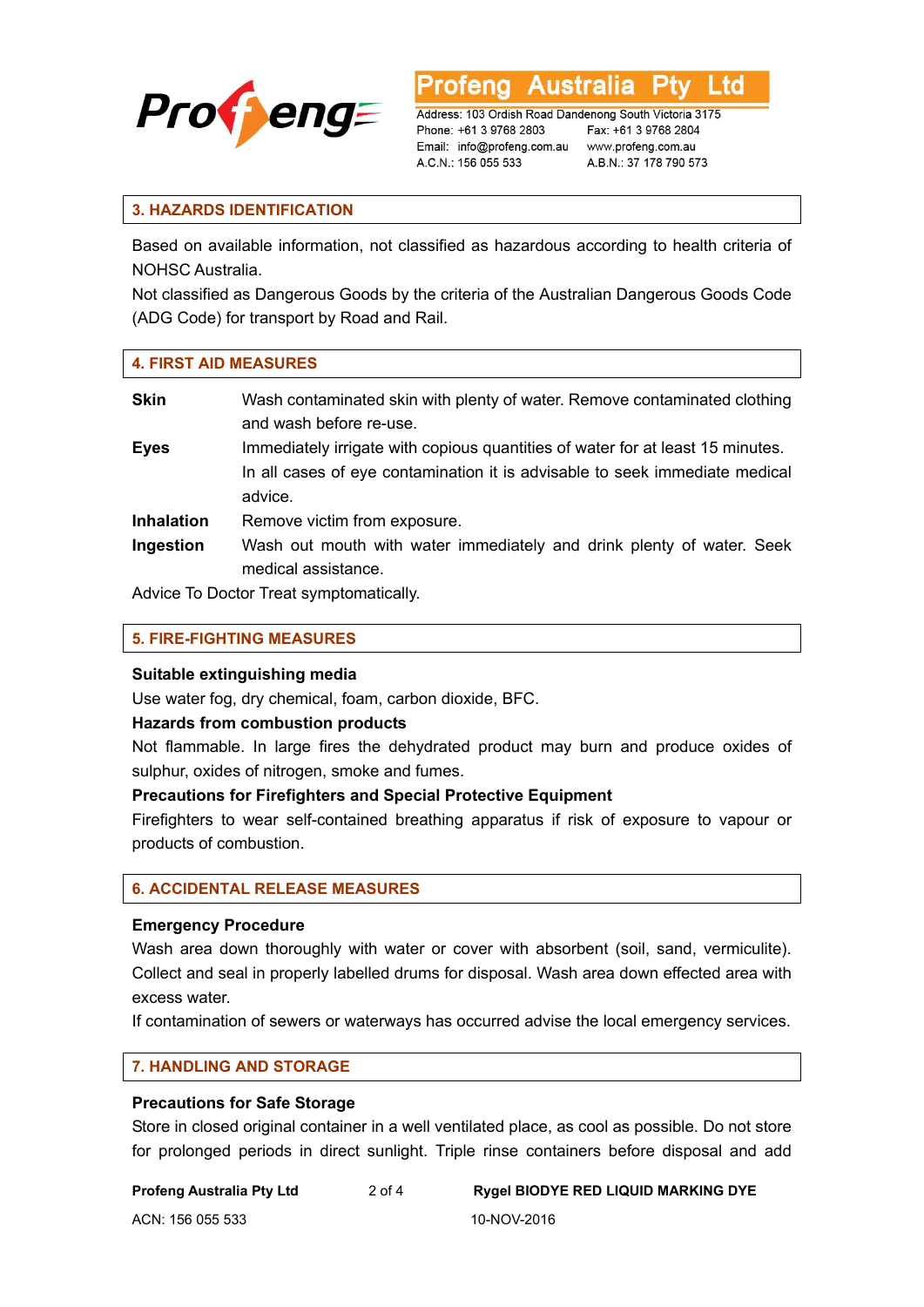

Australia ∟td

Address: 103 Ordish Road Dandenong South Victoria 3175 Phone: +61 3 9768 2803 Email: info@profeng.com.au www.profeng.com.au A.C.N.: 156 055 533

Fax: +61 3 9768 2804 A.B.N.: 37 178 790 573

rinsings to tank.

# **8. EXPOSURE CONTROLS/PERSONAL PROTECTION**

# **National occupational exposure limits**

No value assigned for this specific material by the National Occupational Health and Safety Commission (NOHSC Australia).

# **Engineering controls**

Natural ventilation only is required.

# **Personal protection**

Personal protection equipment: Wear overalls, goggles and impervious gloves. Always wash hands before smoking, eating, drinking or using the toilet. Wash contaminated clothing and other protective equipment before storage or re-use.

# **9. PHYSICAL AND CHEMICAL PROPERTIES**

| Form / Colour:                    | red coloured liquid |
|-----------------------------------|---------------------|
| Solubility:                       | soluble in water    |
| Specific Gravity (15°C):          | 1.1 approx.         |
| <b>Flashpoint:</b>                | N/A                 |
| pH (1% aq):                       | 4 approx.           |
| <b>Decomposition temperature:</b> | $>200^{\circ}$ C    |

# **10. STABILITY AND REACTIVITY**

Avoid strong oxidising and reducing agents.

## **11. TOXICOLOGICAL INFORMATION**

No adverse health effects expected if the product is handled in accordance with this Safety Data Sheet and the product label. Symptoms that may arise if the product is mishandled are:

## **Acute Effects**

Ingestion: No information available

Eye contact: Non irritant

Skin contact: Non irritant.

Inhalation: No significant vapour pressure, therefore considered non irritant.

Long Term Effects: No information available for product.

# **Acute toxicity / Chronic toxicity**

No  $LD_{50}$  data available for product. Based on knowledge of related constituents: Acute oral  $LD_{50}$  (rat) > 25,000 mg/kg